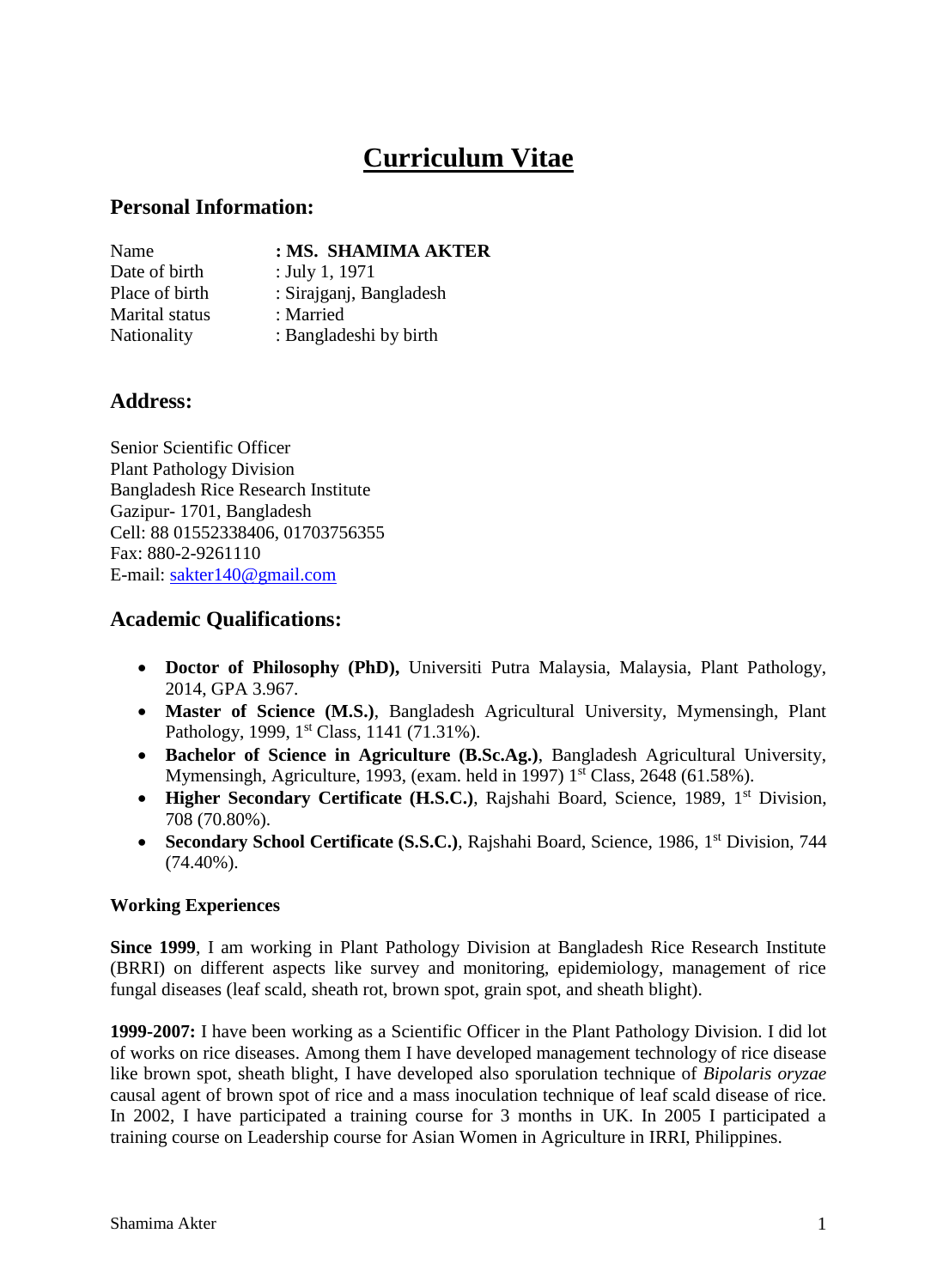**2007-2010:** I have been promoted to Senior Scientific Officer in the same division of Bangladesh Rice Research Institute. In the year of 2010 I have attended an International Rice Congress held in Vietnam and presented a poster.

**2011-2015:** I did my PhD in Universiti Putra Malaysia, Malaysia on Management of rice sheath blight with bacterial antagonists. In this period I have presented 3 papers in International Conferences in Malaysia.

**2015-2016:** After completed my PhD I came back to my country and joined my works continued until 8 March 2016.

**2016-2018:** I have been transferred to Regional Station of BRRI, Rajshahi. Different types of works I did during this period besides my field experiments. Among them participation in technology transfer through field demonstration, field day, farmers training, Radio talk etc. I have participated as a plant pathologist in variety evaluation for releasing new variety of inbred and hybrid rice. I worked as co-investigator of a project on **"Identification of potential biocontrol agents and formulation of biopesticides against Bakanae disease of rice."**

**2018- till date:** In 2018, I have been transferred back to BRRI Gazipur working with different projects. One of the important projects is biocontrol of rice sheath blight using antagonistic microbes, working as a plant pathologist in healthier rice project to monitor and evaluate the incidence and severity of major diseases of rice. I am working as a co-investigator of the project on **"Sustainable management of blast, sheath blight and bacterial blight diseases of rice through nano-particles (NPs)"**.

#### **Research Publications:**

I have published 29 full papers and a short communication in national and international journal to my credit. Among them 5 full papers are in ISI journal. A book chapter was publisher by Greenleaf Publishing Limited, Sheffield, United Kingdom. A number of full paper are in progress for publication. I have presented papers in different national and international conference, seminar and workshop.

#### **Professional Training received:**

#### **In country**

- **Foundation Training**, Bangladesh Academy for Rural Development (BARD), Comilla, Bangladesh, 3.5 months
- **Rice Production, Communication and Office Management**, Bangladesh Rice Research Institute (BRRI), Gazipur, Bangladesh, 2 months
- **Training of Trainer on Participatory Reflection and Action (PRA)**, Village Education Resources Center (VERC), Savar, Bangladesh, 1 week
- **Hybrid Rice Technology**, Bangladesh Rice Research Institute (BRRI), Gazipur, Bangladesh,1 month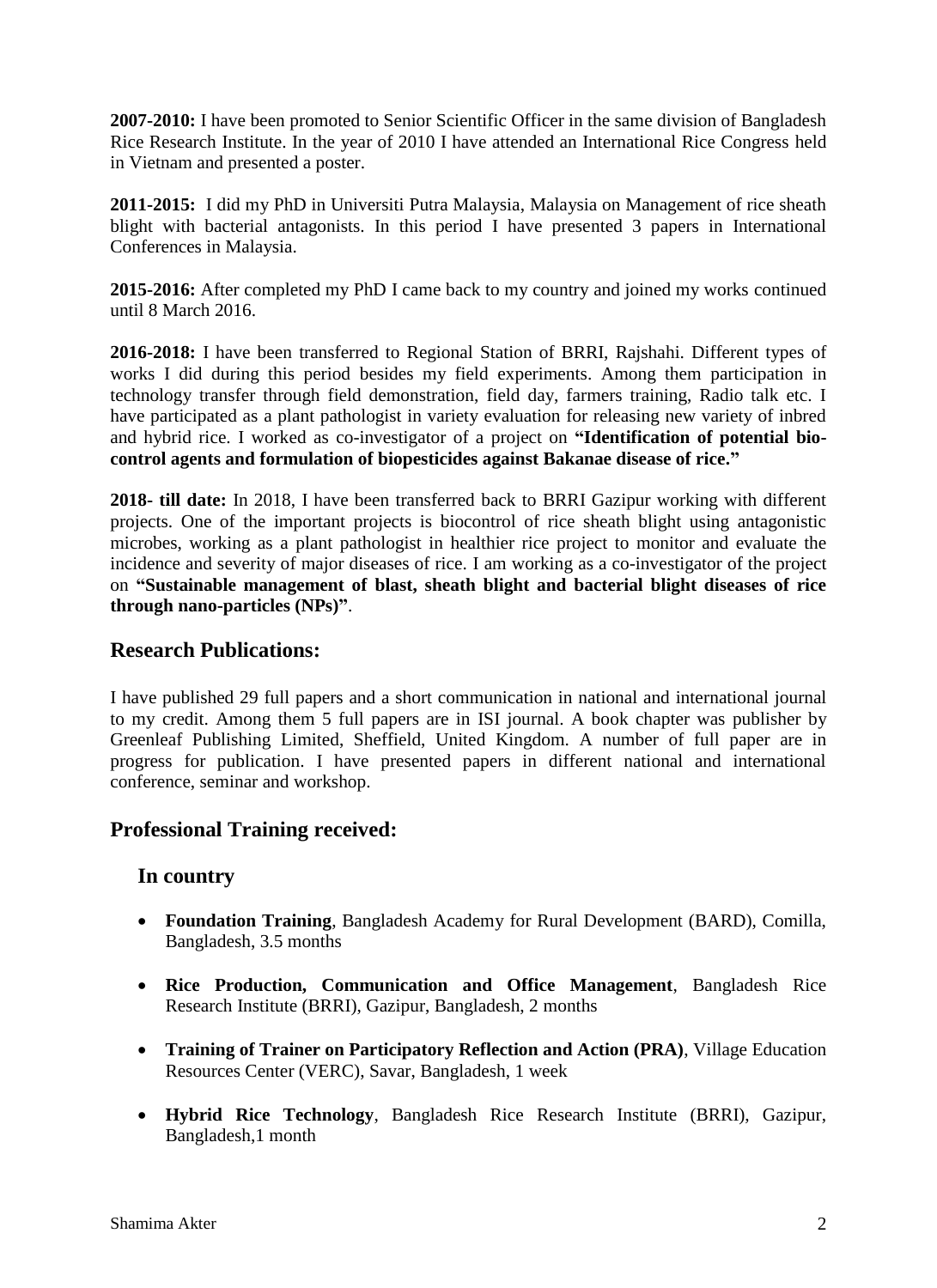- **Identification, Sampling and Data Collection on Rice Sheath Blight Disease Complex,** Bangladesh Rice Research Institute (BRRI), Bangladesh, 3 days
- **Gender and Development**, Regional Public Administration Training Centre (RPATC), Bangladesh, 5 days
- **Safe use of Pesticides in Agriculture,** Bangladesh Agricultural Research Council (BARC), Bangladesh, 2 days
- **Breeder Seed Production and Preservation of Rice,** Bangladesh Rice Research Institute (BRRI), Gazipur, Bangladesh, 5 days
- **Experimental Design and Data Analysis**, Bangladesh Rice Research Institute (BRRI), Gazipur, Bangladesh, 3 days
- **Hybrid Rice Development and Seed Production**, Bangladesh Rice Research Institute (BRRI), Gazipur, Bangladesh, 5 days
- **Phytosanitary Measures and Food Safety Issues in Bangladesh**, Bangladesh Agricultural Research Council (BARC) Farmgate, Dhaka, 1 day
- **Rice Physiological Development Through Trait Discovery**, Bangladesh Rice Research Institute (BRRI), Gazipur, Bangladesh, 6 days
- **Project Development and Management,** Bangladesh Institute of Management (BIM), Dhaka
- Financial and Procurement Management, Bangladesh Agricultural Research Council (BARC) Farmgate, 5 days
- **Hands on Training in HPLC Method Development**, Bangladesh Rice Research Institute (BRRI), Gazipur, Bangladesh, 3 days
- **Monitoring and Evaluation in Project Management,** Bangladesh Agricultural Research Council (BARC), Farmgate, Dhaka, 5 days
- **Introduction to ISO17025:2017 Standards for Laboratory Accreditation**, Bangladesh Agricultural Research Council (BARC), Farmgate, Dhaka, 5 days
- **Scientific Report Writing**, Bangladesh Rice Research Institute (BRRI), Gazipur, Bangladesh, 5 days
- **Hands on Training in PCR, Real time PCR and LCMS,** Bangladesh Rice Research Institute (BRRI), Gazipur, Bangladesh, 5 days
- **Good Governance,** National Agriculture Training Academy (NATA), Gazipur
- **Hands-on Training in Laboratory Management Course,** Bangladesh Rice Research Institute (BRRI), Gazipur, Bangladesh, 10 days